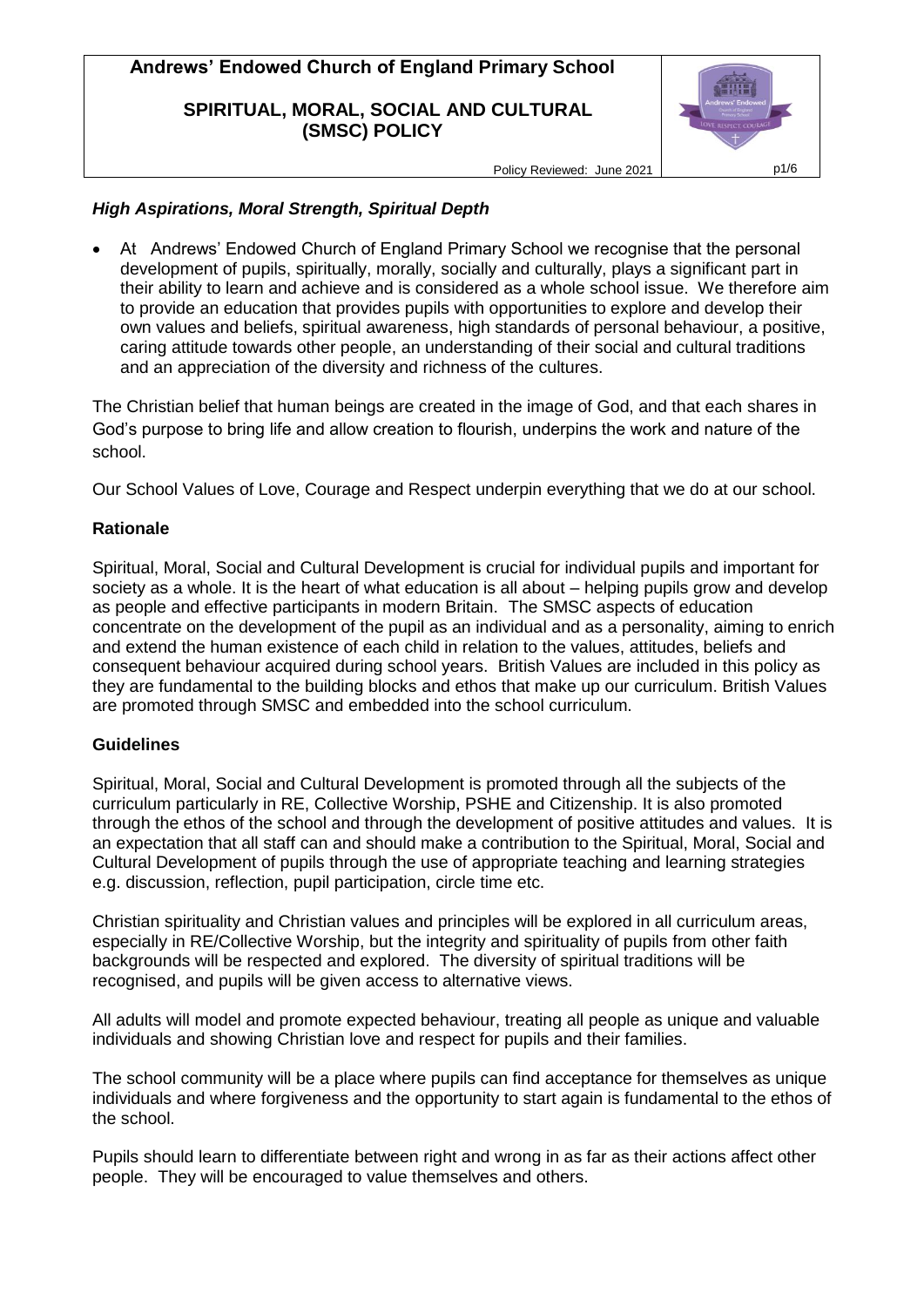### **SPIRITUAL, MORAL, SOCIAL AND CULTURAL (SMSC) POLICY**



Policy Reviewed: June 2021 | p2/6

Pupils should understand the need for rules and the need to abide by rules for the good of everyone. School and classroom rules should reflect, reiterate, promote and reward acceptable behaviour and provide opportunities to celebrate pupils' work and achievements.

'Real opportunities' should seek to use illustrations and examples drawn from as wide a range of cultural contexts as possible. This will be reflected in teacher's planning and chosen resources.

## **General Aims**

- To ensure that everyone connected with the school is aware of our values and principles.
- To ensure a consistent approach to the delivery of SMSC issues through the curriculum and the general life of the school.
- To ensure that a pupil's education is set within a context that is meaningful and appropriate to their age, aptitude and background.
- To ensure that pupils know what is expected of them and why.
- To give each pupil a range of opportunities to reflect upon and discuss their beliefs, feelings and responses to personal experience.
- To enable pupils to develop an understanding of their individual and group identity.
- To enable pupils to begin to develop an understanding of their social and cultural environment and an appreciation of the many cultures that now enrich our society.
- To give each pupil the opportunity to explore social and moral issues, and develop a sense of social and moral responsibility.
- To prepare pupils for the opportunities, responsibilities and experiences of adult life
- To promote respect and consideration for differences in gender, race, religion
- To help each pupil achieve their full potential across all areas of the curriculum
- To help our pupils towards independent learning and to equip them with all life skills in order for them to take their place in a fast changing society

## Spiritual Development

Spiritual development enables people to look within themselves at their human relationships, at the wider world. The Spiritual development of all our children is addressed through the ethos of the school. As a church school we include Christian Spiritual practices including, prayer, worship, celebration of festivals and reading/reflection on the Bible within Collective Worship, RE and the wider curriculum.

We strive to support the children in the development of their spiritual life so that through reflection, they will acquire insights and attribute meaning and purpose to personal existence.

- *As a school we aim to provide learning opportunities that will enable pupils to:*
- Sustain their self-esteem, their sense of self and their unique potential in their learning experience.
- Help our pupils to come to an understanding of themselves as unique individuals.
- Encourage a sense of curiosity about themselves and their place in the world.
- Develop their capacity for critical and independent thought.
- Foster their emotional life and express their feelings
- Experience moments of stillness and reflection and show a willingness to reflect on their experiences.
- Discuss their beliefs, feelings, values and responses to personal experiences.
- Form and maintain worthwhile and satisfying relationships.
- Raise questions, reflect on, consider and celebrate the wonders and mysteries of life.
- Develop the use of all of the senses.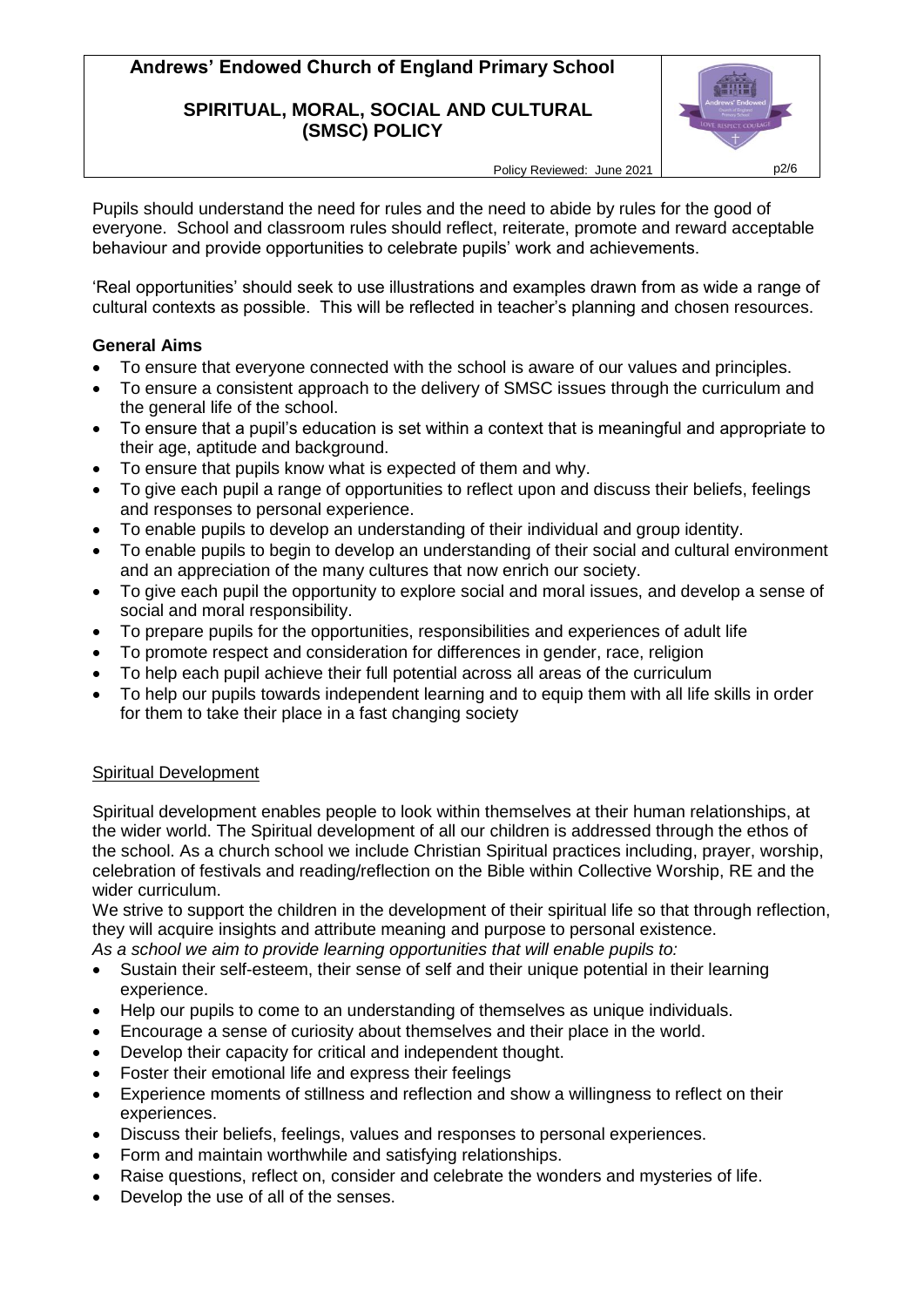### **SPIRITUAL, MORAL, SOCIAL AND CULTURAL (SMSC) POLICY**



Policy Reviewed: June 2021 | p3/6

- Promote an awareness of and an enjoyment in using their own imaginative potential and to develop curiosity and a questioning approach.
- Initiates conversations about what life is.
- Understand how they feel special in their family, with their friends and with God.

#### **Children are given opportunities to reflect upon the meaning of spiritual experiences. Examples of experiences commonly regarded as spiritual include:**

- Curiosity and questions
- Awe and wonder
- Connection and belonging
- Heightened self-awareness
- Prayer and worship
- Deep feelings of what is felt to be ultimately important
- A sense of security, well-being, worth and purposefulness

#### Moral Development

Pupils are encouraged to understand the need for a common code and to follow it from conviction rather than because of sanctions or consequences. At Andrews' Endowed CE Primary School we work towards an understanding of what is right and wrong. From this basis pupils may develop the ability to make judgements and to become increasingly responsible for their own actions or and behaviour.

*As a school we aim to provide learning opportunities that will enable pupils to:*

- Recognise the unique value of each individual.
- Recognise the challenge of Jesus' teaching.
- Listen and respond appropriately to the views of others.
- Gain the confidence to cope with setbacks and learn from mistakes.
- Take initiative and act responsibly with consideration for others.
- Distinguish between right and wrong.
- Show respect for the environment and for others including their opinions and customs.
- Make informed and independent judgements.
- Show tolerance to other people's opinions.
- Understand the principles lying behind decisions and actions.
- To understand that love is at the heart of the Christian understanding of morality.
- Promote racial, religious and other forms of equality
- Challenge stereotyping
- Express their views and practise moral decision making in safe learning environments.
- Provide models of moral virtue through literature, humanities, sciences, arts and assemblies; reinforcing the school's values through images, posters, classroom displays, etc.

#### Social Development

This enables pupils to become conscientious participants in their family, class, school, the local and wider community. It enables then to develop an understanding of rights and responsibilities of living in a community of being a 'responsible citizen'.

*As a school we aim to promote opportunities that will enable pupils to:*

Develop an understanding of their individual and group identity.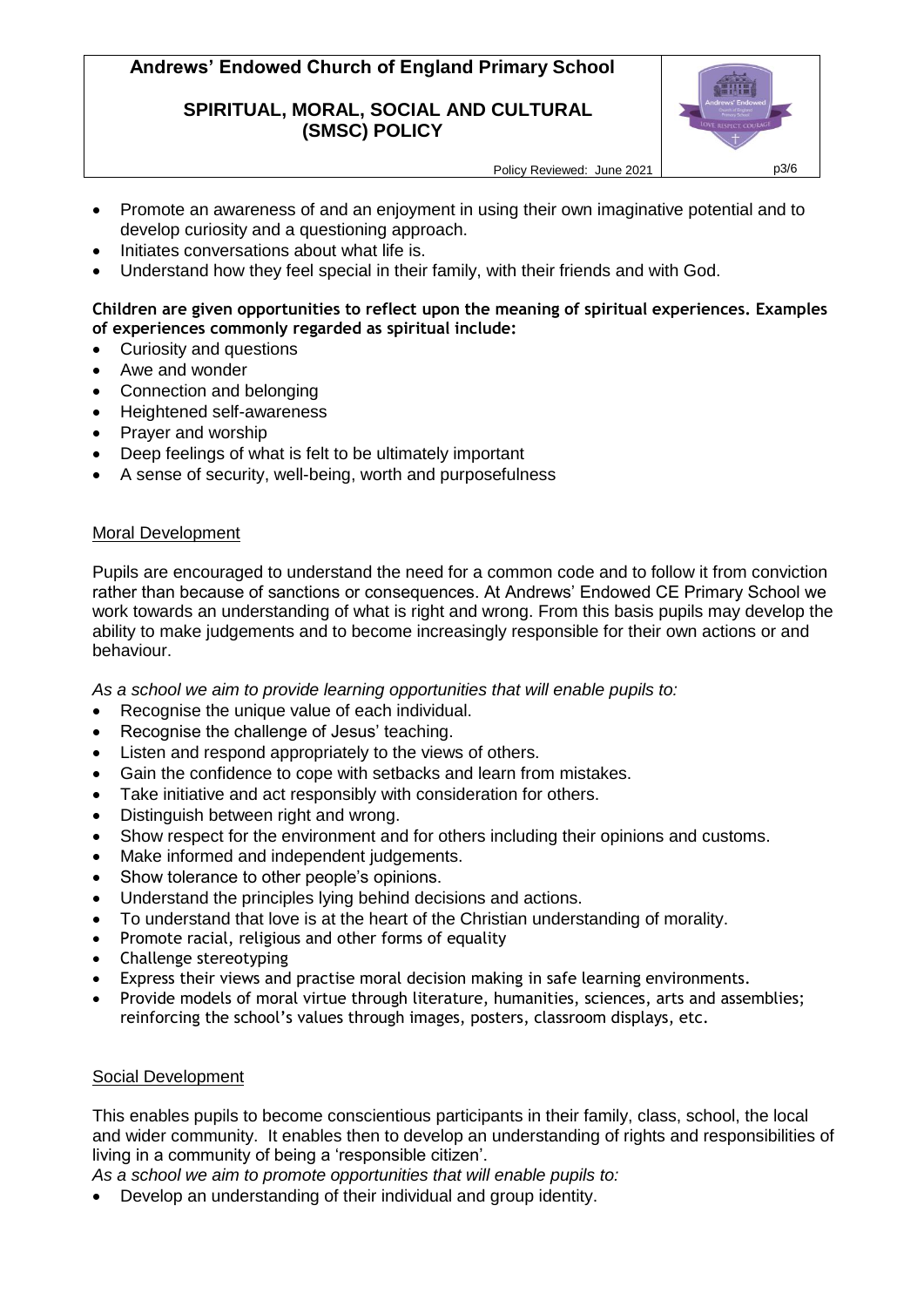### **SPIRITUAL, MORAL, SOCIAL AND CULTURAL (SMSC) POLICY**



- Learn about service in the school and wider community.
- Begin to understand the Christian imperative for social justice and a concern for the disadvantaged.
- Participate fully in a supportive way and take responsibility in the classroom and in the school
- Learn what it means to be a responsible citizen.
- Relate positively to others and learn about the obligations, constraints and satisfaction that go with membership of a group or community.
- Interact with others from all around the world in virtual space.
- Promote racial, religious and other forms of equality.
- Work co-operatively with others.
- Recognise and respect social differences and similarities

#### Cultural Development

At the heart of cultural development lies the necessity to develop a sense of personal identity, whilst at the same time acquiring awareness, understanding and tolerance regarding the cultural traditions and beliefs of others.

*As a school we aim to promote opportunities that will enable pupils to:*

- Recognise the value and richness of cultural diversity in Britain, and how these influenced individuals and society and how they have shaped their own heritage and those of others.
- Recognise Christianity as a world-wide faith.
- Develop an understanding of their social and cultural environment.
- Develop an understanding of Britain's local, national, European, Commonwealth and global dimensions.
- Understand that while different people may hold different views about what is 'right' and 'wrong', all people living in England are subject to its law.
- Develop an understanding democracy, the rule of law and individual liberty.
- Show mutual respect and tolerance of those with different faiths and beliefs.
- Explore knowledge of Britain's democratic parliamentary system and its central role in shaping our history and values, and in continuing to develop Britain
- Participate in and respond positively to artistic, musical, sporting and cultural opportunities
- Encourage them to think about special events in life and how they are celebrated
- Recognise and nurture particular gifts and talents.

#### British Values in our Curriculum

The Government emphasises that schools are required to ensure that key 'British Values' are taught in all UK schools to prepare children and young people positively for life in modern Britain. The government set out its definition of British values of:

#### Democracy:

Democracy is embedded within the school. Pupils have the opportunity to have their voices heard through our School Council and Pupil questionnaires. The elections of school councillors are based solely on pupil votes.

#### The Rule of Law:

The importance of Laws are consistently reinforced throughout regular school days. Pupils are taught the value and reasons behind laws, that they govern and protect us, the responsibilities that this involves and the consequences when laws are broken. Visits from authorities such as the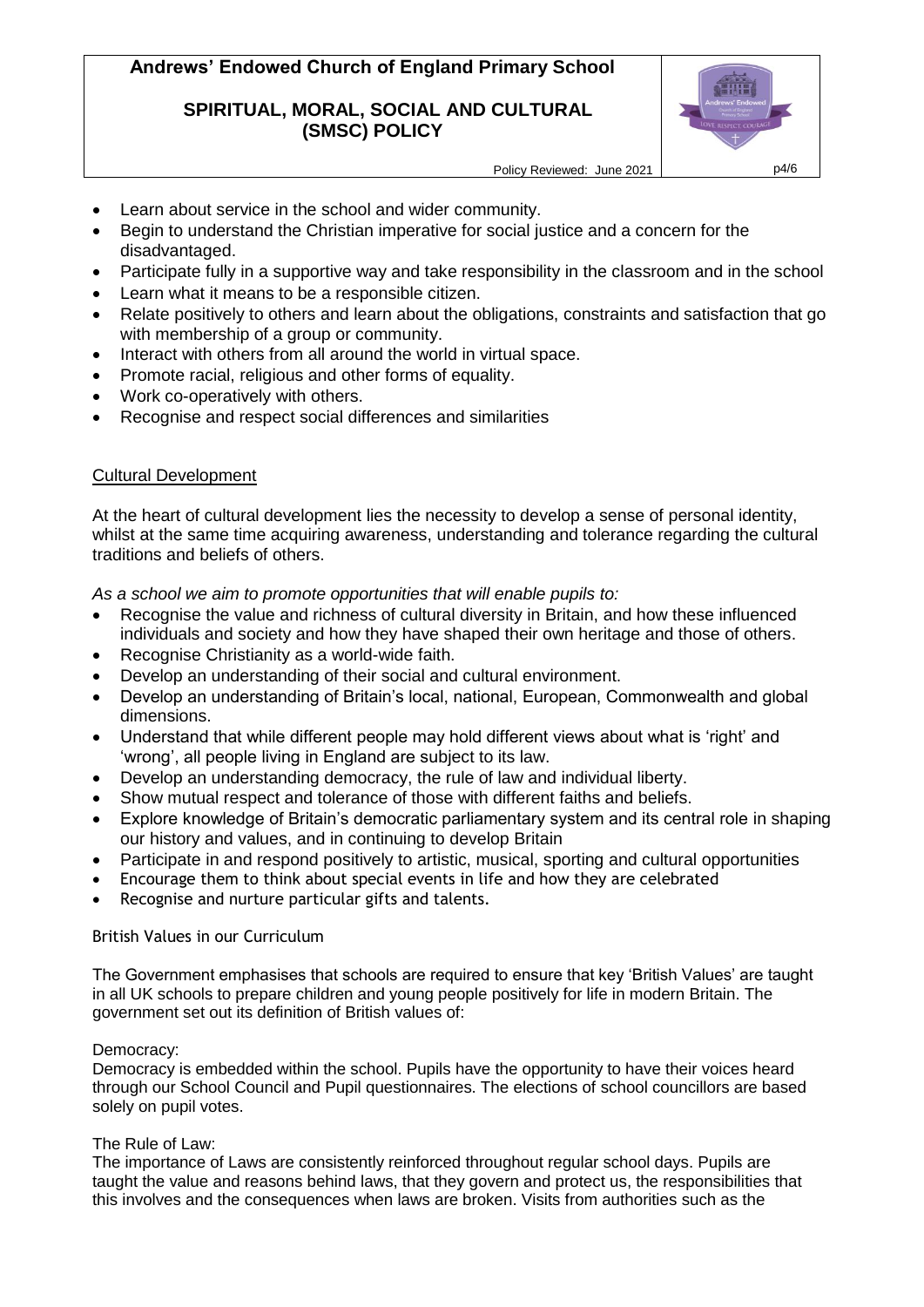#### **SPIRITUAL, MORAL, SOCIAL AND CULTURAL (SMSC) POLICY**



Policy Reviewed: June 2021 | p5/6

Fire Service etc. are regular parts of our calendar and help reinforce this message.

#### Individual Liberty:

Within school, pupils are actively encouraged to make choices, knowing that they are in a safe and supportive environment. As a school we educate and provide boundaries for young pupils to make choices safety, through of provision of a safe environment and empowering education. Pupils are encouraged to know, understand and exercise their rights and personal freedoms and advise how to exercise these safely, for example through our online safety and PSHE lessons.

#### Mutual Respect:

Part of our school ethos and behaviour policy has revolved around Core Values such as 'Respect', and pupils have been part of discussions and assemblies related to what this means and how it is shown.

. Tolerance of those of Different Faiths and Beliefs:

This is achieved through enhancing pupils understanding of their place in a culturally diverse society and by giving them opportunities to experience such diversity. Assemblies and discussions involving prejudices and prejudice-based bullying have been followed and supported by learning in RE and PSHE.

## **Teaching and Organisation**

Development in SMSC will take place across all curriculum areas, within activities that encourage pupils to recognise the spiritual dimension of their learning, reflect on the significance of what they are learning, and to recognise any challenges that there may be to their own attitude and lifestyle.

All curriculum areas should seek illustrations and examples drawn from as wide a range of cultural contexts as possible.

*Class discussions and circle time will give pupils opportunities to:*

- Listen and talk about personal experiences and feelings.
- Express and clarify their own ideas and beliefs.
- Speak about difficult events, eg bullying, death etc.
- Share thoughts and feelings with other people.
- Explore relationships with friends/family/others.
- Consider others needs and behaviour.
- Show empathy.
- Agree and disagree.
- Develop self-esteem and a respect for others.
- Develop a sense of belonging.
- Develop the skills and attitudes that enable pupils to develop socially, morally, spiritually and culturally – e.g. empathy, respect, open mindedness, sensitivity, critical awareness, etc (for comprehensive list see attached sheet).
- Appreciate and respect the work and performance of other children.

Accessibility and Teaching PSHE & SMSC to pupils with Special Educational Needs

We teach SMSC and British Values to all pupils, whatever their ability, in accordance with the information set out in our school curriculum policy, providing a broad and balanced curriculum to all. Teachers provide learning opportunities matched to the needs of children of all capabilities, setting and reviewing appropriate targets.